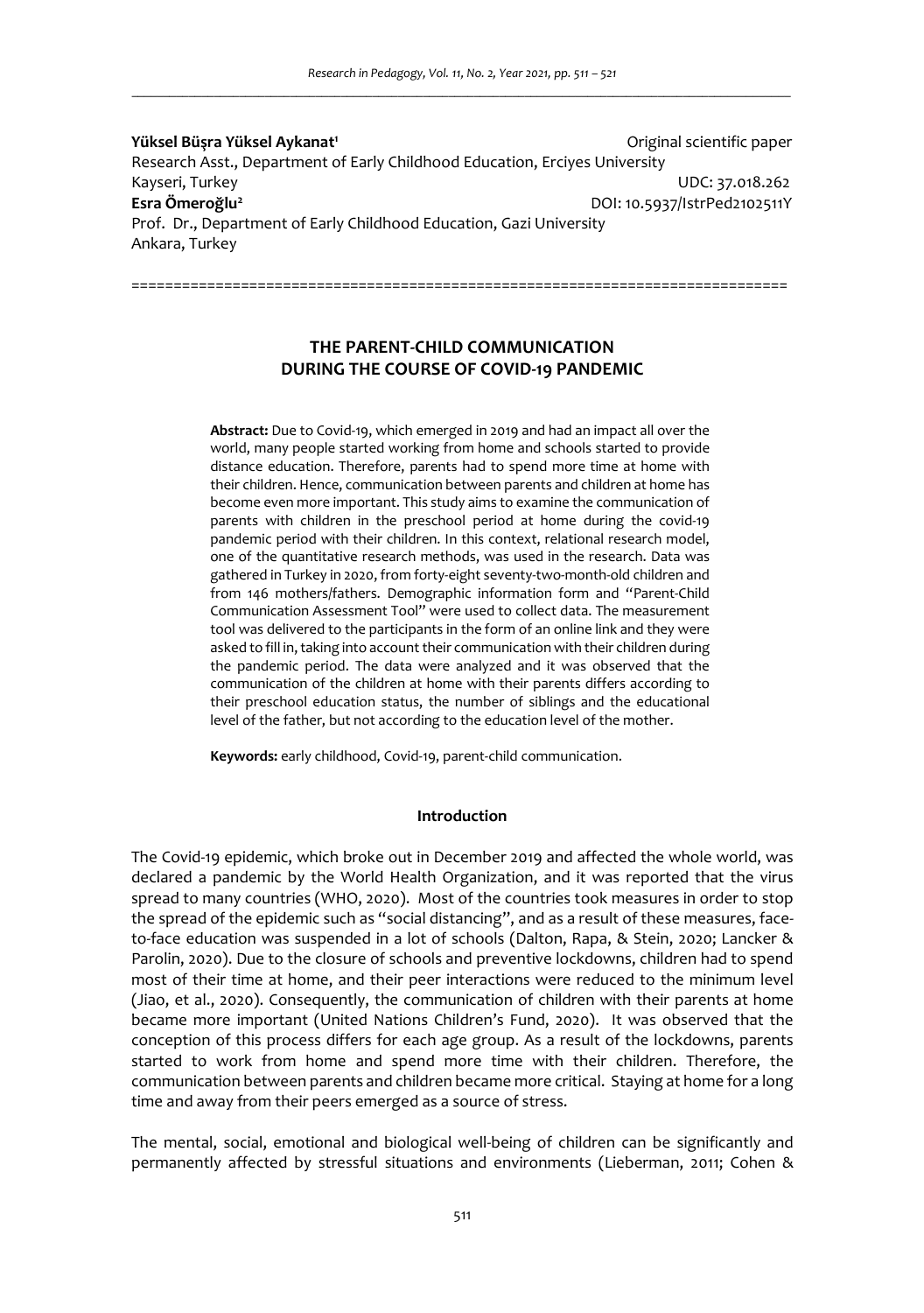Scheeringa, 2009). The capability of children to protect themselves from sources of stress in stressful times substantially depends on emotional states of parents (Bariola, Gullone, & Hughes, 2019). Parents can utilize effective strategies to deal with children's state of stress. These strategies can affect the reactions of children to the states of stress; however, the conditions mediating the relationship between stress and reaction of children need to be investigated more (Crnic, Gaze, & Hoffman, 2005; Pat-Horenczyk, et al., 2015). One of the factors affecting this relationship is the communication of parents with children. Communication is a process which progresses as effective-ineffective, positive-negative and conscious-unconscious exchange of messages (Zolten & Long, 2006). The effect of family on children is immense during the early childhood period. Parent-child interaction and communication must be of high-quality in this period (Alkhateeb & Wardat, 2017). The family circle and early communication experiences of children, the roles adopted by parents towards a child and the experiences of children with their parents have relationship, academic and behavioral impacts on them (Levin & Currie, 2010; O'Boyle, 2012). Attentive attitudes of parents toward their children and building the children's expectations in accordance with the physical, emotional and social capacities and skills of their children contribute to the emotional, physical and social aspects of a child. Thanks to the adult-child interaction, many skills can be learned during early childhood period (Cox & Leaper, 1961; Dodici, Draper, & Peterson, 2003).

Conducted researches indicate that a supportive, interactive and warm family-child relationship can be related to social, cognitive and linguistic competences of children (NICHD, 1999). Furthermore, it is stated that there is a relationship between the family-child communication during early childhood period and the future levels of satisfaction with life, stress and anxiety of a child (Levin & Currie, 2010). A number of environments and conditions such as the society in which the child lives, school, experienced political alterations and disasters are influential on the development of a child. Experienced changes can also have effects on communication and interaction within a family (Trawick-Smith, 2014).

Today, parents are in active work life while children are at school. Due to the limitations experienced during the pandemic, parents and children started to spend more time together, not just in their spare time after work and school, as they stayed at home throughout the day. This situation led to more communication between parents and children. During and after a crisis, parents need to plan strategies to develop and strengthen their communication with their children on a more sound basis. Moreover, during the current period when numerous things such as education, meetings and information exchange are administered remotely, the net based on digital collaboration is crucial. Therefore, this study is critical to reveal the current situation of parent and child communication during the Covid-19 pandemic and guide parents for communication. This study aims to examine the parent-child communication during the Covid-19 pandemic for children in the early childhood period. In accordance with this purpose, answers to the following questions were sought:

During the pandemic,

- 1. Does the parent-child communication at home differ according to the preschool education status of a child?
- 2. Does the parent-child communication differ according to the number of siblings of a child?
- 3. Does the parent-child communication differ according to the educational background of the mother?
- 4. Does the parent-child communication differ according to the educational background of the father?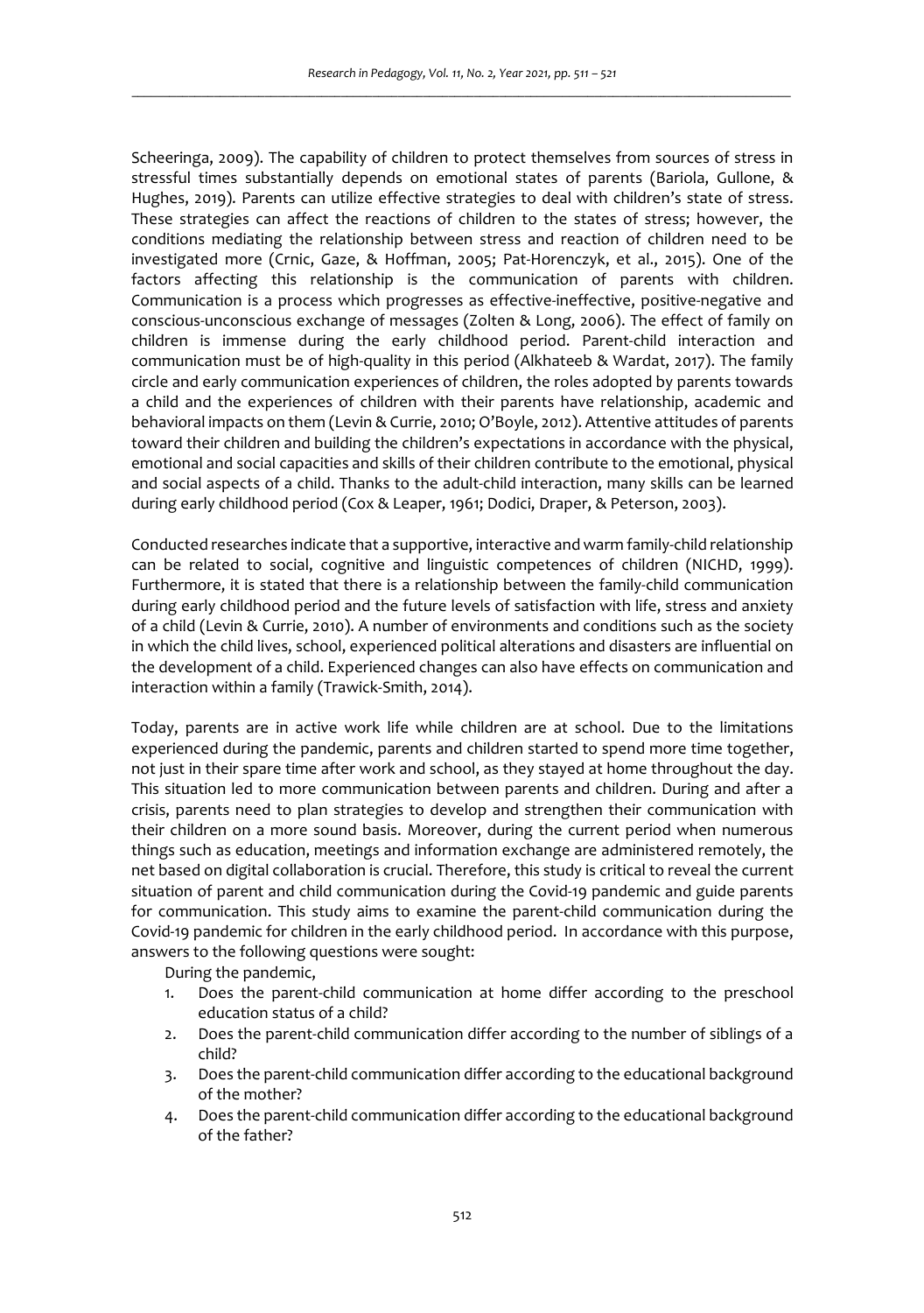### **Method**

Participants of the study, data collection and data analysis are discussed in this section.

Due to factors such as the closure of schools and adopting flexible working hours during the pandemic, children and parents started to spend more time together. As a result of this, their communication with each other became more important relative to the period before the endemic. Correlational survey model among the quantitative research designs was employed in order to gather information regarding the variables which can have a role in the communication of parents with their children during this period such as receiving preschool education, the number of siblings, mother's educational background and father's educational background. It is aimed to reveal the statistical relationship between more than one variable measured in this model (Gorard, 2004; Singh, 2007). The dependent variable is parent-child communication, and the independent variables are the state of receiving preschool education of the child, the number of siblings and the educational backgrounds of the mother and father.

# **Data Collection**

In order to show the personal information of parents and children, a personal information form including details about age, gender, status of receiving preschool education, the number of siblings of children and the educational backgrounds of parents was employed. In order to evaluate the communication of parents with their children between the ages of forty-eight and seventy-two months, the "Parent-Child Communication Assessment Tool (PCCAT)" developed by Arabaci (2011) was used and tested for validity and reliability. The scale is a 37-item five-point likert tool with five subscales of speaking, listening, message, non-verbal communication and empathy. The assessment tool was filled in by parents. The assessment tool is composed of 8 items for the speaking subscale, 6 items for the listening subscale, 8 items for the message subscale, 6 items for the non-verbal communication subscale and 9 items for the empathy subscale. Parents mark the option which best describes them from the "always, very often, sometimes, rarely, never" options to rate their communication with their children. Each item corresponds to 5, 4, 3, 2 and 1 points, respectively, and a total score is obtained for each subscale. The validity and reliability research for the assessment tool was conducted among 801 parents with children between the ages of forty-eight and seventy-two that receiving preschool education. The scale, which was originally composed of 86 items, took its final 37-item form after the validity and reliability research. The Cronbach Alpha reliability analysis coefficients were found as 0.67 for the Speaking subscale, 0.70 for the Listening subscale, 0.60 for the message subscale, 0.56 for the Non-verbal communication subscale and 0.73 for the empathy subscale. The test-retest correlations were identified as 0.93 for the Speaking subscale, 0.96 for the Listening subscale, 0.98 for the message subscale, 0.95 for the Non-verbal communication subscale and 0.96 for the Empathy subscale (Arabaci, 2011).

After the necessary permission for ethics was obtained from the Ministry of Health, the text explaining the purpose of this study due to the pandemic the world is going through, the personal information form and "The Parent-Child Communication Assessment Tool" were issued as online documents. The link for the document was shared online across Turkey, and mothers or fathers with children between the ages of forty-eight and seventy-two months were invited to fill them in.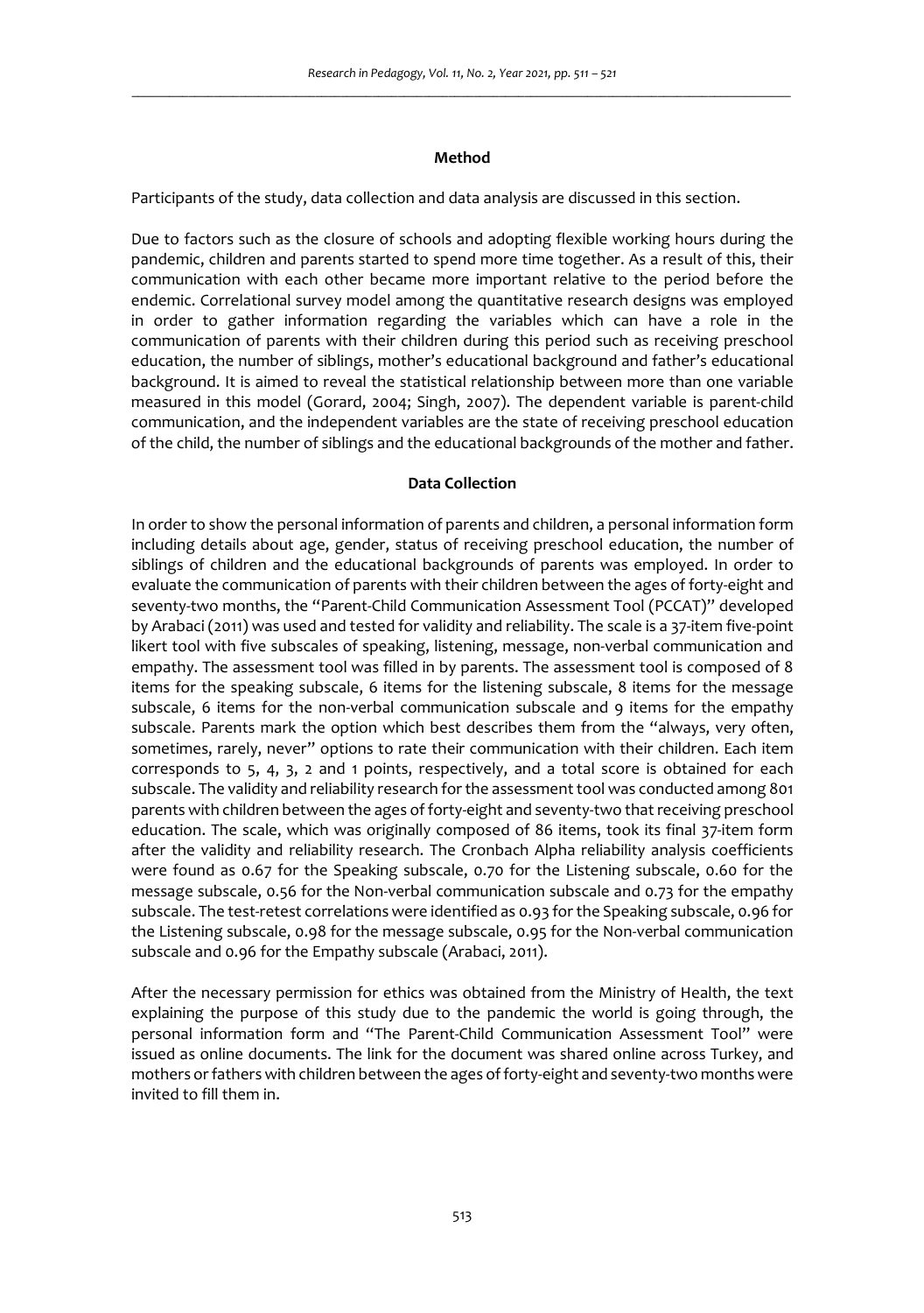### **Study Group**

In the study, parents with children between the ages of forty-eight and seventy-two months were invited to participate in the study and fill in the online document. The Nunnanly sample size determination method was chosen to determine the number of samples. According to this, the number of samples is recommended to be 5 times as many as the number of items in the assessment tool (Nunnanly & Bernstein, 1984). The utilized "Parent-Child Communication Assessment Tool (PCCAT)" is consisted of 37 items. Accordingly, the number of samples must be 185. In this research, 220 people were reached out to; however, the number of samples was reduced to 146 due to data loss. The children are 39.7% male, 60.7% female, 30.1% between the age of 40 and 60 months, and 69.9% between the ages of 61 and 72 months. It was observed that 78.8% are receiving preschool education while 21.2% aren't, and 27.4% are only child while 61.6% have one or two and 11.0% have three or above siblings. Their mothers are 35.6% primary, secondary or high school graduates, 53.4% with a bachelor's degree and 11% with a master's degree while their fathers are 39.7% primary, secondary or high school graduates, 48.6% with a bachelor's degree and 11.6% with a master's degree.

#### **Data Analysis**

Firstly, the reliability of the assessment tool was tested for data analysis. Cronbach's Alpha value was calculated  $(a = .775)$  for this purpose. T-Test was conducted to reveal the relationship between the status of being received preschool education and their communications with parents, and ANOVA and Kruskal Wallis tests were carried out to show the relationship of the number of siblings and educational backgrounds of parents with communication.

# **Findings**

This section includes the findings regarding the relationship of the speaking, listening, message, non-verbal communication and empathy subscales and communication with variables in this study aiming to investigate parent-child communication during the Covid-19 pandemic.

| <b>Subscales</b> | <b>State of Receiving preschool</b><br>education | n   | X      | sd    | t     | p    |
|------------------|--------------------------------------------------|-----|--------|-------|-------|------|
| Listening        | Do                                               | 115 | 26.33  | 2.81  |       |      |
|                  | Don't                                            | 31  | 26.32  | 4.18  | .021  | .984 |
| Message          | Do                                               | 115 | 26.59  | 3.39  |       |      |
|                  | Don't                                            | 31  | 25.41  | 2.26  | 2.276 | .026 |
| Non-verbal       | Do                                               | 115 | 20.77  | 1.86  |       |      |
| Communication    | Don't                                            | 31  | 19.90  | 1.79  | 2.321 | .022 |
| Empathy          | Do                                               | 115 | 38.71  | 4.11  |       |      |
|                  | Don't                                            | 31  | 35.29  | 5.52  | 3.216 | .003 |
| <b>Total</b>     | Do                                               | 115 | 146.65 | 11.21 |       |      |
|                  | Don't                                            | 31  | 139.45 | 13.82 | 2.672 | .011 |

*Table 1. The Parent-Child Communication Assessment Tool (PCCAT) T-Test Results regarding the Subscale Scores for Children's Status of Receiving Preschool Education* 

n=sample size, x=mean, sd=standard deviation, t=independent samples T Test, p=significance

As seen Table 1, no significant difference was identified between children's status of receiving preschool education and listening subscale (p>.05), a positive relationship was observed between the message, non-verbal communication and empathy subscales and receiving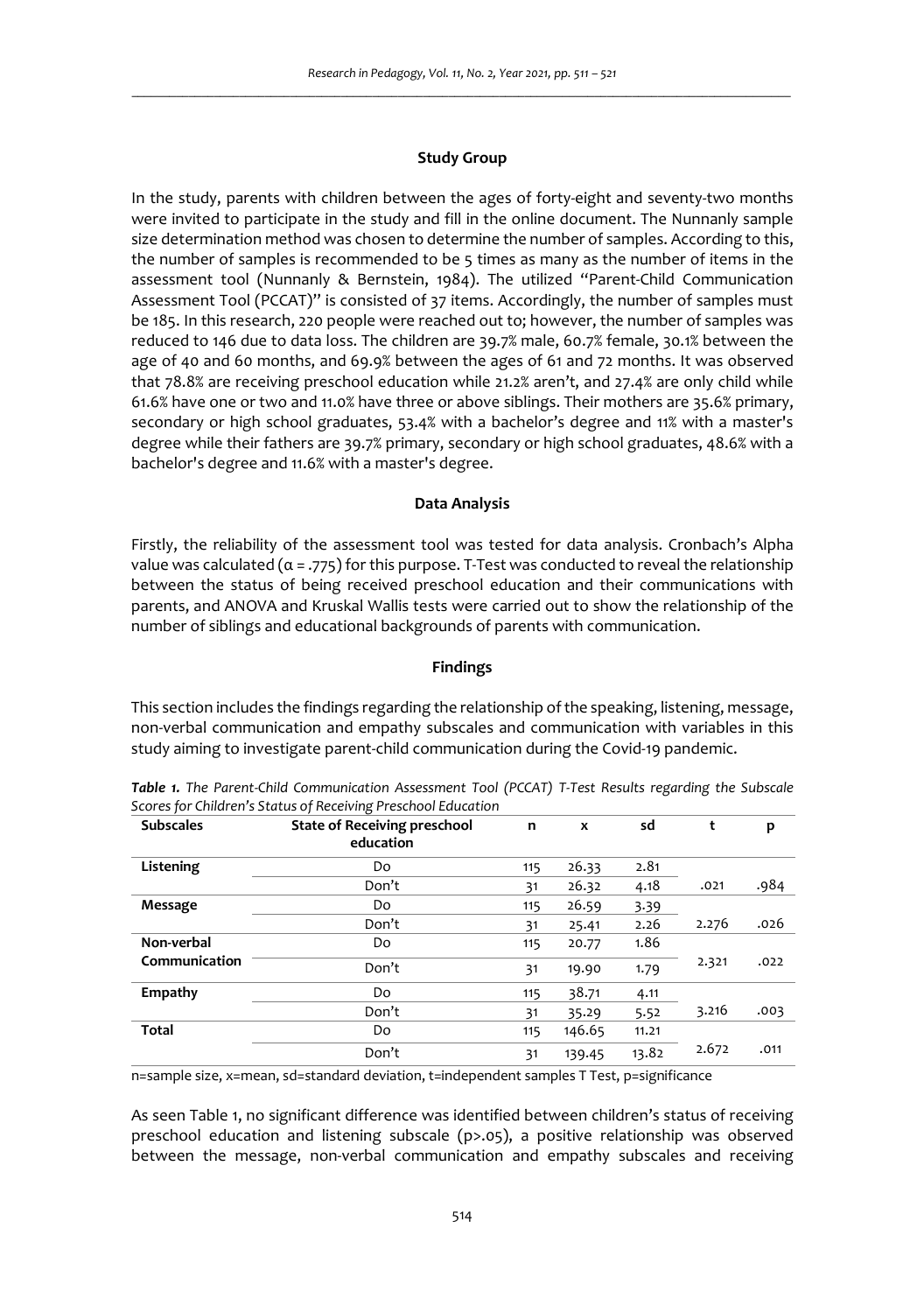preschool education (p<.05). For the speaking subscale, on the other hand, Mann Whitney U Test was conducted, and no significant difference was revealed between speaking and a child's status of receiving preschool education (p=.059). The total score indicates a difference in the communication of children with their parents according to their status of receiving preschool education (p< .05).

| <b>Subscales</b> | ້<br><b>Number of Siblings</b> | N  | x     | sd   |       | p    |
|------------------|--------------------------------|----|-------|------|-------|------|
| Message          | Only child                     | 40 | 26.65 | 2.70 |       |      |
|                  | 1 or 2 siblings                | 90 | 26.21 | 3.35 | .256  | .774 |
|                  | 3 or above siblings            | 16 | 26.31 | 3.70 |       |      |
| Empathy          | Only child                     | 40 | 39.50 | 4.09 |       |      |
|                  | 1 or 2 siblings                | 90 | 37.07 | 4.73 | 4.723 | .010 |
|                  | 3 or above siblings            | 16 | 39.31 | 4.36 |       |      |

**Table 2.** *The Parent-Child Communication Assessment Tool (PCCAT) ANOVA Results regarding the Subscale Scores for the Number of Children's Siblings* 

n=sample size, x=mean, sd=standard deviation, F=frequency, p=significance

*Table 3. The Parent-Child Communication Assessment Tool (PCCAT) Kruskal Wallis Test Results regarding the Subscale Scores for the Number of Children's Siblings* 

| <b>Subscales</b> | <b>Number of Siblings</b> | n  | Mean rank | sd | $X^2$ | p    |
|------------------|---------------------------|----|-----------|----|-------|------|
| <b>Speaking</b>  | Only child                | 40 | 86.75     |    |       |      |
|                  | 1 or 2 siblings           | 90 | 65.53     | 2  | 8.41  | .015 |
|                  | 3 or above siblings       | 16 | 85.19     |    |       |      |
| Listening        | Only child                | 40 | 89.06     |    |       |      |
|                  | 1 or 2 siblings           | 90 | 64.30     | 2  | 11.36 | .003 |
|                  | 3 or above siblings       | 16 | 86.34     |    |       |      |
| Non-verbal       | Only child                | 40 | 87.74     |    |       |      |
| Communication    | 1 or 2 siblings           | 90 | 66.17     | 2  | 7.82  | .020 |
|                  | 3 or above siblings       | 16 | 79.13     |    |       |      |
| <b>Total</b>     | Only child                | 40 | 91.06     |    |       |      |
|                  | 1 or 2 siblings           | 90 | 63.55     | 2  | 13.19 | .001 |
|                  | 3 or above siblings       | 16 | 85.56     |    |       |      |

n=sample size, x=mean, sd=standard deviation, X<sup>2</sup> =Kruskal Wallis Test, p=significance

Based on the normality distribution of the subscale of the number of siblings, ANOVA test was carried out as it was normally distributed to the message and empathy subscales, and the Kruskal Wallis test was conducted as the speaking, listening and non-verbal communication subscales were non-normally distributed to the total score. Accordingly, a significant difference in favour of the only child was concluded for the empathy subscale in Table  $2 (p < .05)$ . Examining the relationship between the number of children's siblings and their relationship with their families in Table 3, significant differences in favour of only child for the speaking, listening and non-verbal communication subscales are demonstrated (p<.05). Furthermore, the total score also indicates a conclusion in favour of only child for parent and child communication ( $p < .05$ ).

*Table 4. The Parent-Child Communication Assessment Tool (PCCAT) ANOVA Test Results regarding the Subscale Scores for the Educational Background of the Mother* 

| <b>Subscales</b> | <b>Educational background</b>     | N  |       | sd   |      |      |
|------------------|-----------------------------------|----|-------|------|------|------|
| <b>Speaking</b>  | Primary, secondary or high school |    | 33.38 | 5.13 |      |      |
|                  | Bachelor's degree                 | 78 | 34.15 | 3.32 |      |      |
|                  | Master's degree                   | 16 | 34.06 | 2.79 | .591 | .555 |
| Listening        | Primary, secondary or high school | 52 | 26.00 | 4.07 |      |      |
|                  | Bachelor's degree                 | 78 | 26.55 | 2.48 |      |      |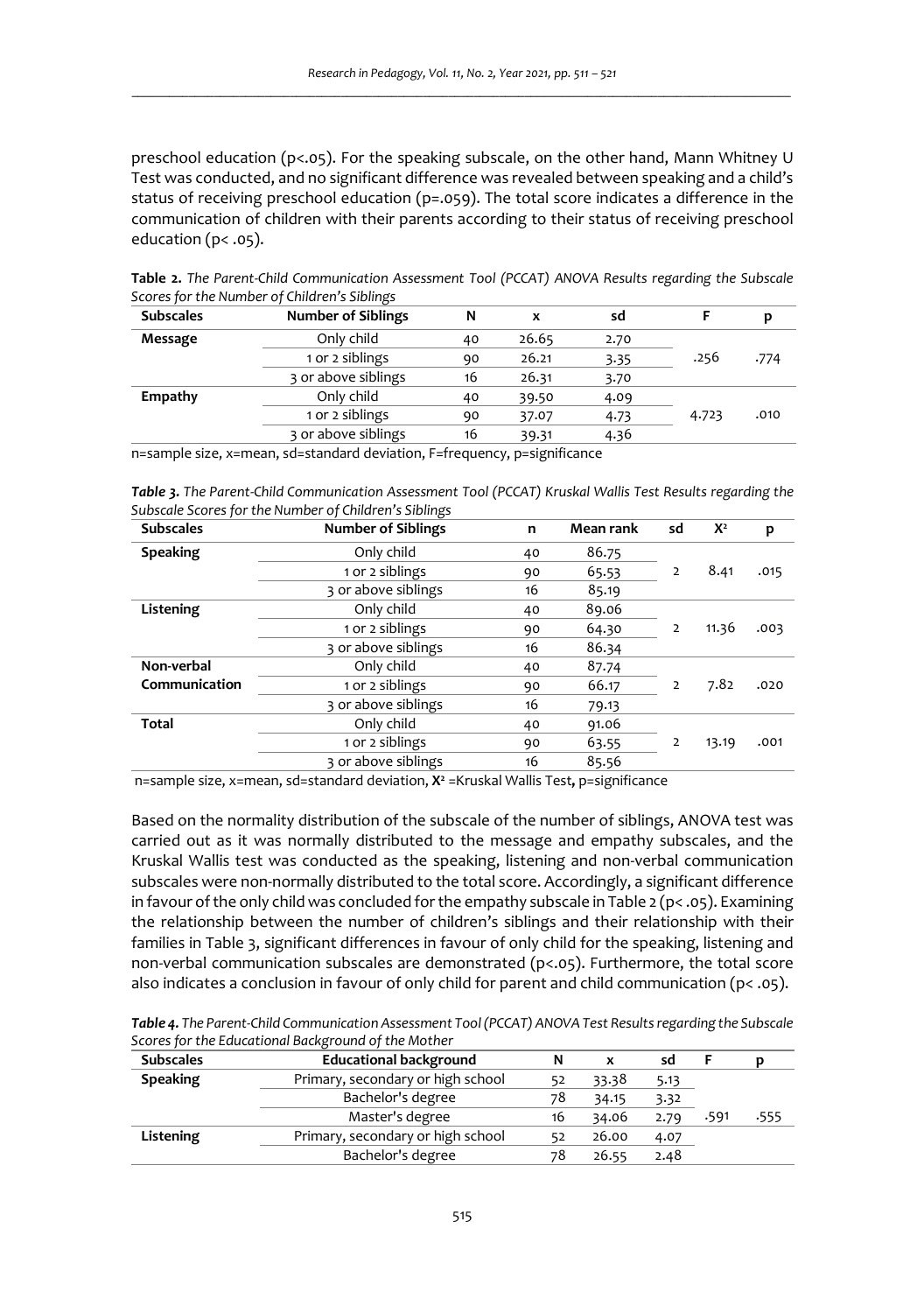|               | Master's degree                   | 16 | 26.37  | 2.50  | .479  | .620   |
|---------------|-----------------------------------|----|--------|-------|-------|--------|
| Message       | Primary, secondary or high school | 52 | 26.03  | 3.48  |       |        |
|               | Bachelor's degree                 | 78 | 26.53  | 2.81  |       |        |
|               | Master's degree                   | 16 | 26.37  | 4.16  | .375  | .688   |
| Non-verbal    | Primary, secondary or high school | 52 | 20.25  | 1.81  |       |        |
| Communication | Bachelor's degree                 | 78 | 20.91  | 1.87  |       |        |
|               | Master's degree                   | 16 | 20.12  | 1.96  | 2.519 | .084   |
| Empathy       | Primary, secondary or high school | 52 | 37.53  | 5.64  |       |        |
|               | Bachelor's degree                 | 78 | 38.32  | 4.12  |       |        |
|               | Master's degree                   | 16 | 37.81  | 3.42  | .451  | .638   |
| <b>Total</b>  | Primary, secondary or high school | 52 | 143.21 | 15.48 |       |        |
|               | Bachelor's degree                 | 78 | 146.47 | 9.92  |       |        |
|               | Master's degree                   | 16 | 144.75 | 8.85  | 1.139 | $-323$ |
|               |                                   |    |        |       |       |        |

n=sample size, x=mean, sd=standard deviation, F=frequency, p=significance

*Table 4. The Parent-Child Communication Assessment Tool (PCCAT) ANOVA Test Results regarding the Subscale Scores for the Educational Background of the Father* 

| <b>Subscales</b> | <b>Educational background</b>     | N  | X     | sd   | F     | D    |
|------------------|-----------------------------------|----|-------|------|-------|------|
| Listening        | Primary, secondary or high school | 58 | 25.72 | 3.84 |       |      |
|                  | Bachelor's degree                 | 71 | 26.95 | 2.50 |       |      |
|                  | Master's degree                   | 17 | 25.82 | 2.40 | 2.789 | .065 |
| Non-verbal       | Primary, secondary or high school | 58 | 20.22 | 1.77 |       |      |
| Communication    | Bachelor's degree                 | 71 | 20.63 | 1.89 |       |      |
|                  | Master's degree                   | 17 | 21.64 | 1.83 | 3.953 | .021 |
| Empathy          | Primary, secondary or high school | 58 | 37.18 | 5.11 | 1,500 | .227 |
|                  | Bachelor's degree                 | 71 | 38.60 | 4.41 |       |      |
|                  | Master's degree                   | 17 | 38.11 | 3.65 |       |      |

n=sample size, x=mean, sd=standard deviation, F=frequency, p=significance

|                                                              | Table 5. The Parent-Child Communication Assessment Tool (PCCAT) Kruskal Wallis Test Results regarding the |
|--------------------------------------------------------------|-----------------------------------------------------------------------------------------------------------|
| Subscale Scores for the Educational Background of the Father |                                                                                                           |

| <b>Subscales</b> | <b>Educational background</b>     | N  | Mean rank | sd | $X^2$ |      |
|------------------|-----------------------------------|----|-----------|----|-------|------|
| <b>Speaking</b>  | Primary, secondary or high school | 58 | 67.10     |    |       |      |
|                  | Bachelor's degree                 | 71 | 78.87     |    | 2.497 | .287 |
|                  | Master's degree                   | 17 | 72.88     |    |       |      |
| Message          | Primary, secondary or high school | 58 | 65.47     |    |       |      |
|                  | Bachelor's degree                 | 71 | 82.55     |    | 6.452 | .040 |
|                  | Master's degree                   | 17 | 63.09     |    |       |      |
| Total            | Primary, secondary or high school | 58 | 63.52     |    |       |      |
|                  | Bachelor's degree                 | 71 | 82.42     |    | 6.498 | .039 |
|                  | Master's degree                   | 17 | 70.29     |    |       |      |

n=sample size, x=mean, sd=standard deviation, X<sup>2</sup> =Kruskal Wallis Test, p=significance

Based on the normality distribution of the subscale of educational background of the father, ANOVA test was carried out as it was normally distributed to the listening, non-verbal communication and empathy subscales, and the Kruskal Wallis test was conducted as the speaking and message subscales were non-normally distributed to the total score.

Table 4, on the other hand, demonstrates that there is no significant difference between the educational background of fathers and the subscales of listening (p=.065) and empathy (p=.227), and there is a significant difference for the non-verbal communication subscale (p=.021) which is in favour of fathers with a master's degree.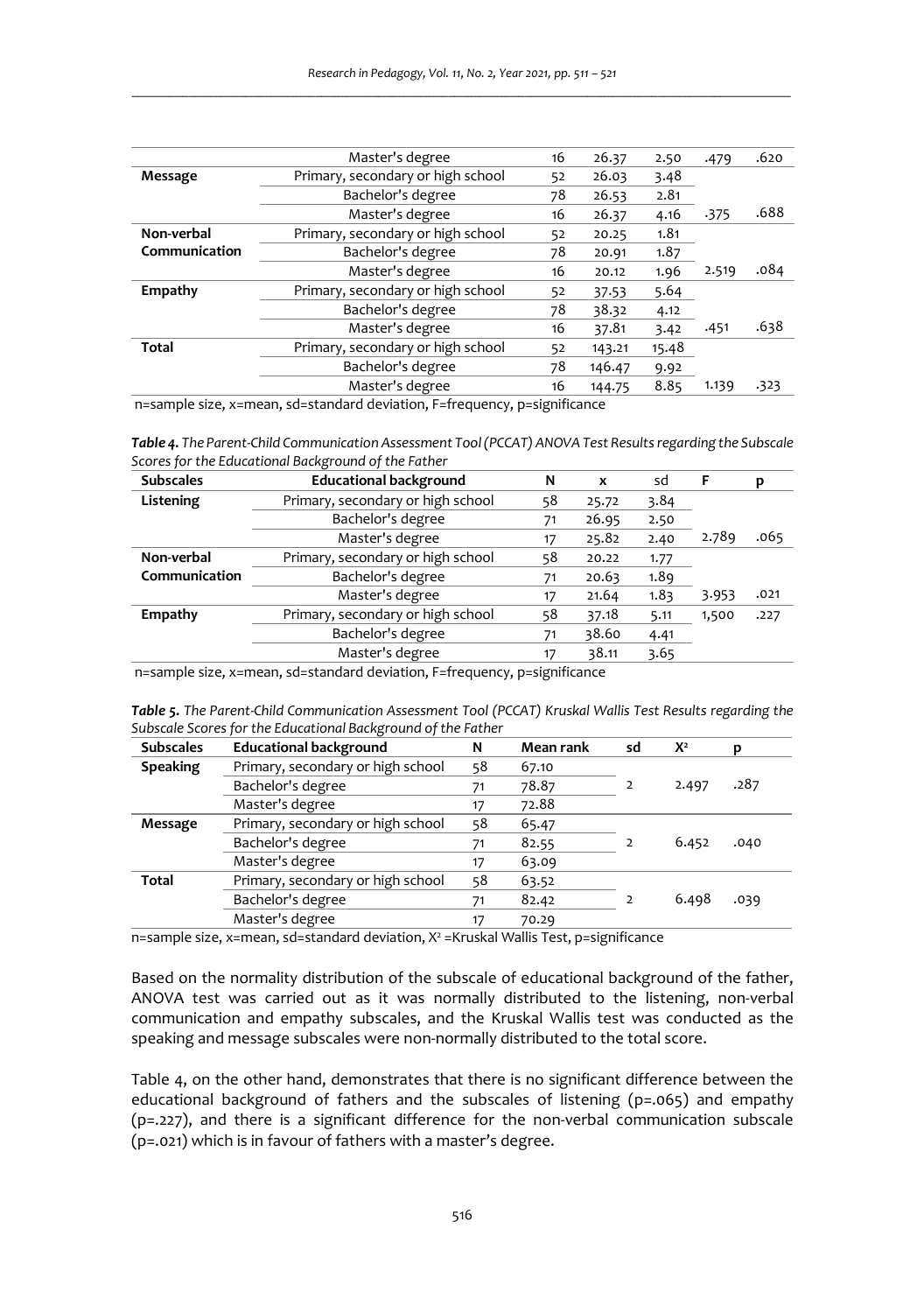Table 5 reveals that there is no significant difference between the educational background of fathers and the speaking subscale ( $p= .287$ ) while there is a significant difference for the message subscale ( $p = .04$ ) in favour of fathers with a bachelor's degree among primary, secondary or high school graduate fathers and fathers with a bachelor's degree. Furthermore, a significant difference in favour of fathers with a bachelor's degree stands out considering the total score.

## **Conclusion and Discussion**

In this study, it was aimed to investigate the communication of children between the ages of forty-eight and seventy-two months with their parents during the Covid-19 pandemic. This study concludes that children's communication with their parents exhibits difference regarding the status of receiving preschool education, number of siblings and educational background of fathers while it does not regarding the educational background of mothers.

Examining children's status of receiving preschool education, it is observed that the preschoolers have more positive communication with their parents compared to the ones who are not. In addition to this, results indicate that preschoolers are more advantageous for the non-verbal communication and empathy subscales. Looking into previous studies, it has been seen that the Covid-19 pandemic can lead to a wide range of stress factors such as the pandemic being an unpredictable situation and its indefinite duration, risk of infection, lack of face-to-face interaction with classmates and teachers and lack/scarcity of place (Brooks, et al., 2020; Liu, Bao, Huang, Shi, & Lu, 2020). Preschoolers can be more successful in dealing with these stress factors. Because, at school, they can become efficient in comprehension of messages received from their teachers and friends, getting along with their friends in plays by means of non-verbal communication and empathize with circumstances/situations faced in the classroom environment. Furthermore, the idea of getting back together with their teachers and friends at the end of the pandemic period can reduce the sources of stress and, thus, make them more open to communication (Chen, Chang, He, & Liu, 2005; Gerrits, Goudena, & van Aken 2005). Another reason for getting significant differences for the status of receiving preschool education in the subscales of message, non-verbal communication and empathy can be that children comprehend reflections of emotions and thoughts of their teachers and friends and provide feedback in classroom. In classroom environment, children can easily convey their emotions and thoughts in activities they are involved in (Pasiak, 2011). For example, they can communicate that they get upset or angry with their gestures and facial expressions when a toy is taken from them while they are playing, and they can understand others' expressions. Reflections of these skills can be observed at home towards their parents. They can comprehend the messages from their parents based on their experiences at school and communicate with them non-verbally. Shorer and Leibovich (2020) pointed out in their study that if children spend more time playing games in times of crisis, this reduces stress reactions and calms them. It is reckoned that the reason for the better communication of the preschoolers with their parents can be the game initiation and maintenance skills attained at school. In another research, it is reported that children had to stay at home for long times due to the closure of schools, and that led to limited communication with their classmates and a decrease in physical activities (Jiao, et al., 2020). Children actively going to preschool are in communication with their peers, and this communication becomes their daily routine. Because of the closure of schools, children may have the desire to keep up this communication and so satisfy their need for communication with their parents. This can be interpreted as one of the reasons for the better communication of preschool children with their parents in this study.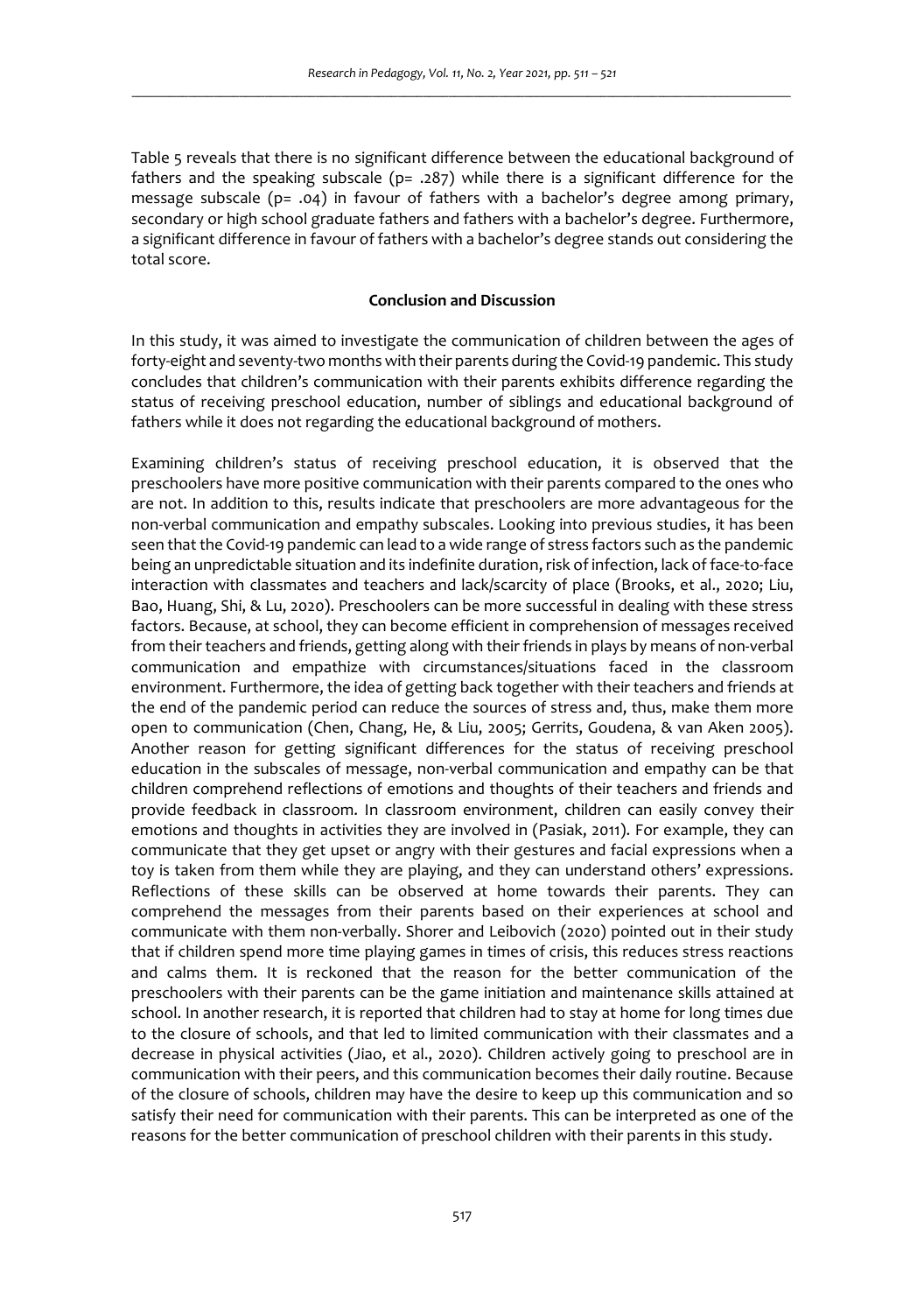In a prestudy conducted with collaboration of China, The European Pediatric Association (EPA) and the Union of National European Pediatric Societies and Associations (UNEPSA), it was recorded that children between the ages of 3 and 6 are more afraid of the possibility of family members to contract the disease and more clinging to their families during this period (Jiao, et al., 2020). It has been suspected that, in accordance with this, the anxiety levels of children have increased, and so they have become more clinging to family members in our country too. Parents may also feel the need to spend more time with their children in order to soothe them. The reason for parent-child communication being in favour of only children may be related to the fact that parents of only children have more time to allocate for their children. Moreover, parents spend their times in activities with their children during the epidemic period, and the reason for the fact that only children have better communication with their parents than children with siblings can be interpreted as the concentration of communication for only one child.

Bubb and Jones (2020) reported in their study that families are more participative in the learning process of children at home, get more information about them than before and play a more important role for children's education. Accordingly, families focusing on only children can be the reason for the higher scores in favour of only child. It can be harder for parents with children at various learning stages to monitor their children and satisfy their needs quickly compared to parents with an only child.

It has been seen that, in the quarantine period, calmness of family members and parents speaking with them about the situation make it easier for children to deal with isolation (Orgiles et al., 2020). In accordance with this, it can be considered that the higher scores of fathers with a bachelor's or master's degree for message and non-verbal communication subscales are caused by their higher-level awareness of the need for communication with children in order to inform and comfort them. Furthermore, these fathers may have better financial conditions and lesser or no financial worries compared to fathers of other education levels. Since this situation does not lead to a source of stress for the father, it can affect the child positively to take this as a message and not to see her/his father worried. It has been reported that perceptual skills develop in early childhood and adolescence periods. It is quite critical to have sensitive and effective communication with children about significantly life-threatening and affecting diseases such as Covid-19 for the wellbeing of children and families in the long term (Dalton, Rapa, & Stein, 2020). This study suggests that fathers with a bachelor's or master's degree are more sensitive with communication with their children. This situation is consistent with the statements of Dalton, Rapa and Stein (2020).

Taking the conclusions and limitations of the study into consideration, the followings can be recommended to parents and researchers:

- It can be suggested that researchers should conduct studies with larger study groups, longer-term studies, longitudinal studies and studies addressing relationship of children with their teachers and peers.
- Long term effects of the pandemic period can be studied with different age groups.
- Children can be provided with opportunities to express their emotions in order to ensure that they express themselves during this period. As can be observed in the study, parent-child communication embodies not only speaking but also other skills such as non-verbal communication, empathy and message. Families must take these circumstances into consideration.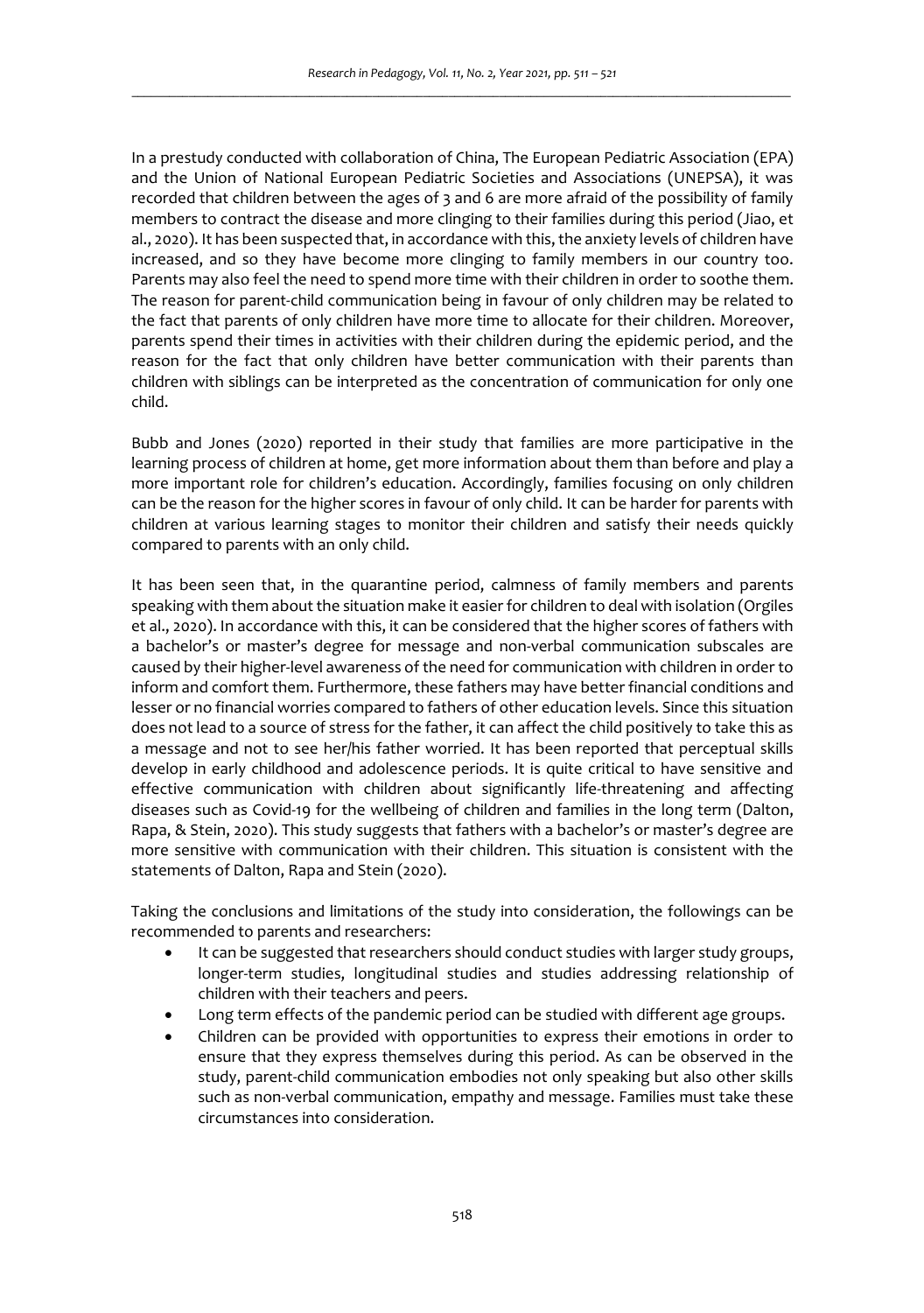#### **References**

- Alkhateeb, O., & Wardat, M. (2017). The Informative and Referential Pragmatic Function in Parent–Child Interactions in Jordan. *US–China Foreign Language*, *15*(6): 392– 403. 10.17265/1539-8080/2017.06.005
- Arabaci, N. (2011). Anne-baba-cocuk iletisimini degerlendirme araci'nin (ABCIDA) gelistirilmesi ve anne-baba- cocuk iletisiminin bazi degiskenler acisindan incelenmesi. (Publication no: 298409) [Doctoral dissertation, Gazi Universitesi].

https://tez.yok.gov.tr/UlusalTezMerkezi/tezSorguSonucYeni.jsp

- Bariola, E., Gullone, E., & Hughes, E. K. (2011). Child and adolescent emotion regulation: The role of parental emotion regulation and expression. *Clinical Child and Family Psychology Review*, *14*(2):198– 212. https://doi.org/10.1007/s10567-011-0092-5
- Brooks, S. K., Webster, R. K., Smith, L. E., Woodland, L., Wessely, S., Greenberg, N., Rubin, G. J. (2020). The psychological impact of quarantine and how to reduce it: rapid review of the evidence. *The lancet, 395*(10227): 912–920. https://doi.org/10.1016/S0140- 6736(20)30460-8
- Bubb, S., & Jones, M. A. (2020). Learning from the COVID-19 home-schooling experience: Listening to pupils, parents/carers and teachers. *Improving Schools*, *23*(3): 209–222. https://doi.org/10.1177%2F1365480220958797
- Chen, X., Chang, L., He, Y., & Liu, H. (2005). The peer group as a context: Moderating effects on relations between maternal parenting and social and school adjustment in Chinese children. *Child Development, 76*(2), 417-434. https://doi.org/10.1111/j.1467- 8624.2005.00854.x
- Cohen, J. A., & Scheeringa, M. S. (2009). Post-traumatic stress disorder diagnosis in children: Challenges and promises. *Dialogues in Clinical Neuroscience, 11*(1): 9. https://dx.doi.org/10.31887%2FDCNS.2009.11.1%2Fjacohen
- Cox, F. N., & Leaper, P. M. (1961). Assessing some aspects of the parent-child relationship. *Child development*, 637–649. https://doi.org/10.2307/1126552
- Crnic, K. A., Gaze, C., & Hoffman, C. (2005). Cumulative parenting stress across the preschool period: Relations to maternal parenting and child behaviour at age 5. Infant and Child Development: *An International Journal of Research and Practice, 14*(2), 117–132. https://doi.org/10.1002/icd.384
- Dalton, L., Rapa, E., & Stein, A. (2020). Protecting the psychological health of children through effective communication about COVID-19. *The Lancet Child & Adolescent Health, 4*(5), 346–347. https://doi.org/10.1016/S2352-4642(20)30097-3
- Dodici, B. J., Draper, D. C., & Peterson, C. A. (2003). Early parent—child interactions and early literacy development. *Topics in Early Childhood Special Education*, *23*(3), 124–36. https://psycnet.apa.org/doi/10.1177/02711214030230030301
- Gerrits, M. H., Goudena, P. P., & van Aken, M. A. (2005). Child–parent and child–peer interaction: Observational similarities and differences at age seven. *Infant and Child Development, 14*(3), 229–241. https://doi.org/10.1002/icd.377
- Gorard, S. (2004). *Quantitative Methods in Social Science.* Continuum: New York.
- Jiao, W. Y., Wang, L. N., Liu, J., Fang, S. F., Jiao, F. Y., Pettoello-Mantovani, M., & Somekh, E. (2020). Behavioral and emotional disorders in children during the COVID-19 epidemic. *The journal of Pediatrics*, 221, 264. https://dx.doi.org/10.1016%2Fj.jpeds.2020.03.013
- Lancker, W., & Parolin, Z. (2020). COVID-19, school closures, and child poverty: a social crisis in the making. *The Lancet Public Health*, 5(5), e243–e244. https://doi.org/10.1016/S2468- 2667(20)30084-0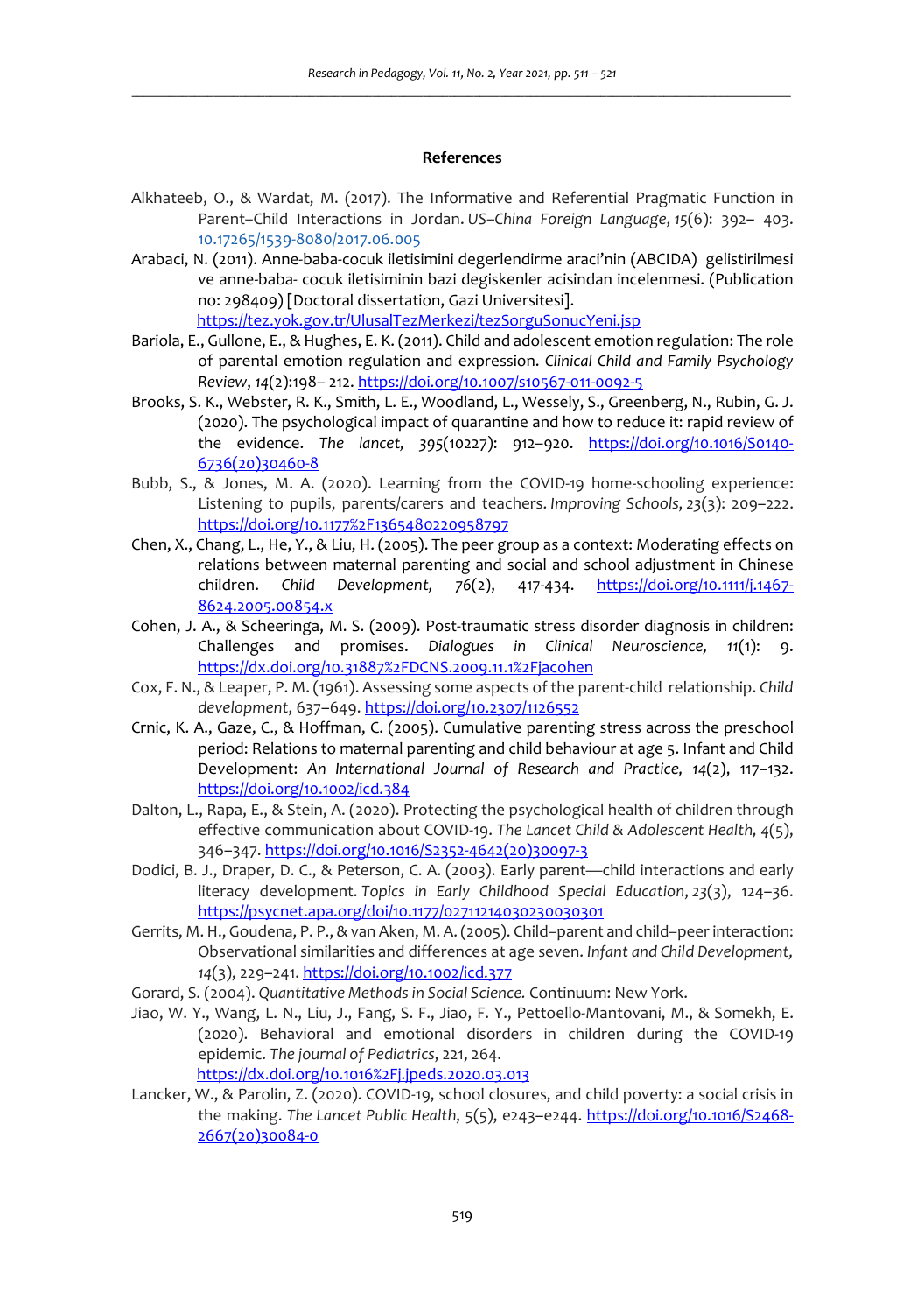- Levin, K. A., & Currie, C. (2010). Family structure, mother child communication, father child communication, and adolescent life satisfaction. *Health Education*. 10.1108/09654281011038831
- Lieberman, A. F. (2011). Infants remember: War exposure, trauma, and attachment in young children and their mothers. *Journal of the American Academy of Child and Adolescent Psychiatry, 50*(7), 640–641. 10.1016/j.jaac.2011.04.009
- Liu, J. J., Bao, Y., Huang, X., Shi, J., & Lu, L. (2020). Mental health considerations for children quarantined because of COVID-19. *The Lancet Child & Adolescent Health, 4*(5), 347–49. https://doi.org/10.1016/S2352-4642(20)30096-1
- NICHD Early Child Care Research Network. Child care and mother-child interaction in the first 3 years of life. NICHD Early Child Care Research Network. (1999). *Developmental psychology*, *35*(6), 1399–1413.
- Nunnally, J. C., & Bernstein, I. H. (1994). *Psychometric theory (3rd ed.)*. New York, NY: McGraw-Hill.
- O'Boyle, M. M. (2012). *Young children's perspectives on parent-child relationship quality as measured by the berkeley puppet interview: Associations with behavioral adjustment* (Order No. 1531791). Available from ProQuest Dissertations & Theses Global. (1283120336). Retrieved from https://search.proquest.com/dissertationstheses/young-childrens-perspectives-on-parent-child/docview/1283120336/se-2?accountid=15875
- Orgilés, M., Morales, A., Delvecchio, E., Francisco, R., Mazzeschi, C., Pedro, M., & Espada, J. P. (2021). Coping behaviors and psychological disturbances in youth affected by the COVID-19 health crisis. *Frontiers in Psychology,* 12, 845. https://doi.org/10.3389/fpsyg.2021.565657
- Pasiak, C. (2011). The Effect of Mother-Child Interactional Synchrony: Implications for Preschool Aggression and Social Competence.*Electronic Theses and Dissertations*. 46. https://scholar.uwindsor.ca/etd/46
- Pat-Horenczyk, R., Cohen, S., Ziv, Y., Achituv, M., Asulin-Peretz, L., Blanchard, T. R., ... & Brom, D. (2015). Emotion regulation in mothers and young children faced with trauma. Infant mental health journal, 36(3), 337-348. https://doi.org/10.1002/imhj.21515
- Shorer, M., & Leibovich, L. (2020). Young children's emotional stress reactions during the COVID-19 outbreak and their associations with parental emotion regulation and parental playfulness. *Early Child Development and Care,* 1–11. https://doi.org/10.1080/03004430.2020.1806830
- Singh, K. (2007). *Quantıtatıve socıal research methods.* Sage Publication. New Delhi.
- Trawick- Smith, J. (2014). *Erken cocukluk doneminde gelisim (cok kulturlu bir bakis acisi).* Akman, B. (Trans. Ed.). Ankara: Nobel Akademik Yayincilik Egitim Danismanlik.
- United Nations Children's Fund. (2020). Interim Guidance for Covid-19 prevention and control in schools. Available at: https://files.eric.ed.gov/fulltext/ED604378.pdf
- Zolten, K., & Long, N. (2006). Parent/child communication. *Department of Pediatrics, University of Arkansas for Medical Science*.
- WHO (2020). Coronavirus disease (COVID-19) advice for the public. Available at: https://www.who.int/news-room/campaigns/connecting-the-world-to-combatcoronavirus/healthyathome/healthyathome---healthy-parenting (Accessed: 2 November)